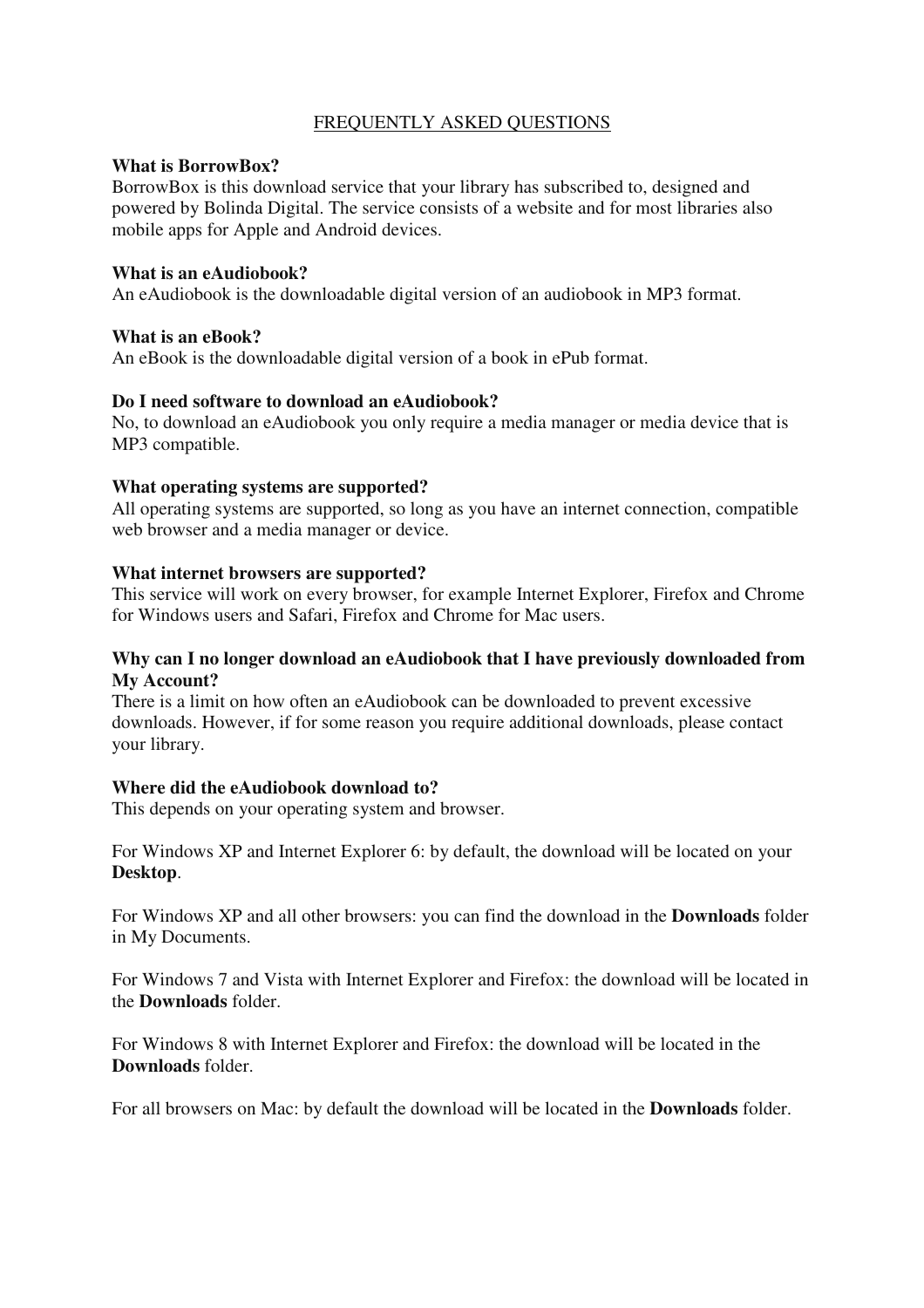# **Do all eAudiobooks download at the same speed?**

The speed of your download depends on your internet connection and the size of the eAudiobook. If you are using a dial-up connection or have selected a large eAudiobook to download, you may want to use the option of downloading in parts.

# **How do I open my eAudiobook .zip folder?**

On a PC: right click on the .zip folder and select **Extract All**. You will then be asked to select where to extract the contents of the folder to, which by default is the current location of the .zip folder. Follow the remaining prompts to extract.

On a Mac: double click on the .zip folder and allow the extraction process to finish. By default, the contents will extract in the same location as the .zip folder.

# **How do I play my eAudiobook?**

In order to listen to your eAudiobook in a Media Manager, you need to ensure that you have extracted the files (view above).

For Windows Media Player: open Windows Media Player then drag and drop the extracted folder into the main window of Windows Media Player. To find your eAudiobook, make sure you are in the **Music** Library of Windows Media Player, then click on **Album** and scroll down to the corresponding first letter of the title. Please note: if the title has a prefix like 'The', it will be sorted by the second word of the title.

For iTunes: open iTunes then drag and drop the extracted folder into your **Music** Library.

## **Why can't I borrow or reserve any more titles?**

Your library defines your loan settings. Once you have reached your quota of loans/reserves, you will need to wait until your loan period is reset.

# **Why can't I find the title I'm looking for?**

Try using the quick search option to find the title.

If that is not successful, try using the Advanced Search option and enter all known information about the title.

If you still cannot find it, it may not be a title that we provide.

## **How do I change my account details?**

After you log in go to your **My Account** page, from there you can update your details by clicking the **Edit Account Details** button.

## **How do I increase my loan/reserve limit?**

The number of loans/reserves is set by your library.

# **How do I delete my eAudiobooks from my computer once my loan period has finished?**

Make sure that all files are deleted off your computer and portable media device when your loan period expires.

\_ PC

\_ Computer: Locate your eAudiobook folder, then right click and select Delete from the dropdown menu.